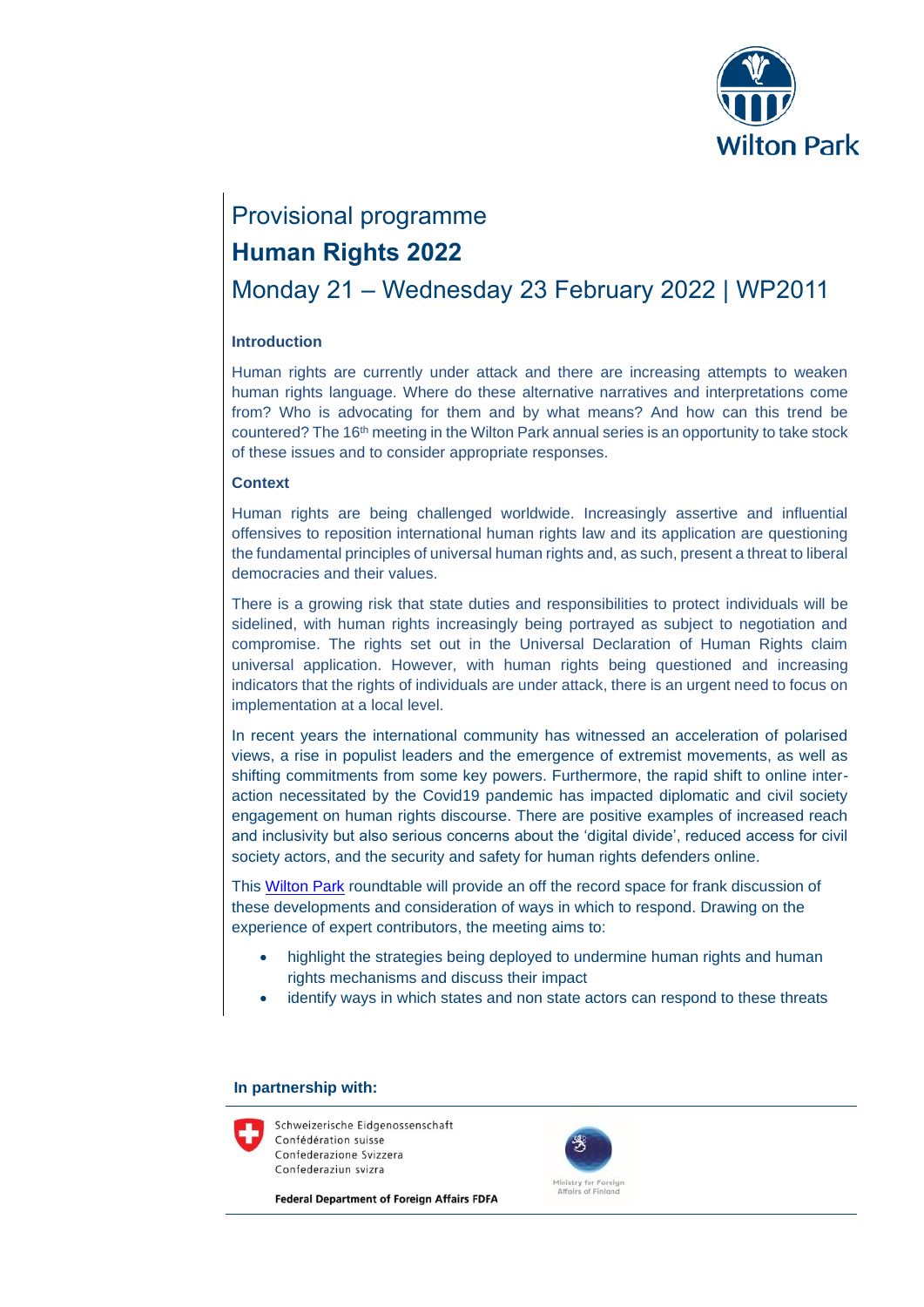- strengthen links across a spectrum of policy-makers, influencers and frontline practitioners
- generate activity amongst expert networks to take forward emerging actions and proposal

**In partnership with the Federal Department of Foreign Affairs of Switzerland and the Ministry for Foreign Affairs of Finland.** 

### **Monday 21 February**

| 1300      | Participants arrive and buffet lunch available                                                                                                                                                                                                                                                                                                                                  |
|-----------|---------------------------------------------------------------------------------------------------------------------------------------------------------------------------------------------------------------------------------------------------------------------------------------------------------------------------------------------------------------------------------|
| 1500      | <b>Welcome and introduction</b>                                                                                                                                                                                                                                                                                                                                                 |
|           | <b>Julia Purcell</b><br>Programme Director, Wilton Park                                                                                                                                                                                                                                                                                                                         |
|           | <b>Christine Löw</b><br>Deputy Head, Peace and Human Rights Division, Federal Department of Foreign Affairs                                                                                                                                                                                                                                                                     |
| 1515-1645 | 1. The human rights landscape: current concerns and future vision                                                                                                                                                                                                                                                                                                               |
|           | Introductory session to set the scene: what strategies are being used to weaken human<br>rights on the multilateral stage and how do these impact on individuals and civil society?<br>Looking to a future vision: in what ways can institutions and actors that advocate for the<br>universality and non-negotiability of human rights respond to these shifts and narratives? |
|           | Nada Al Nashif<br>Deputy High Commissioner for Human Rights, Office of the United Nations High<br>Commissioner for Human Rights (OHCHR)                                                                                                                                                                                                                                         |
|           | <b>Agnès Callamard</b><br>Secretary General, Amnesty International                                                                                                                                                                                                                                                                                                              |
| 1645-1730 | Photograph followed by tea/coffee                                                                                                                                                                                                                                                                                                                                               |
| 1730-1830 | 2. Human rights mechanisms under attack: identifying and<br>countering trends                                                                                                                                                                                                                                                                                                   |
|           | <b>Break out discussion</b>                                                                                                                                                                                                                                                                                                                                                     |
|           | What are the current trends illustrative of systematic attacks on human rights standards<br>and how are they manifested in different fora (eg UN Human Rights Council and other<br>multi-lateral and regional bodies)? What are the options to counter these behaviours?                                                                                                        |
| 1900      | Reception followed by dinner                                                                                                                                                                                                                                                                                                                                                    |
|           |                                                                                                                                                                                                                                                                                                                                                                                 |

### **Tuesday 22 February**

| 0800-0900 | <b>Breakfast</b>                             |
|-----------|----------------------------------------------|
| 0915-1045 | 3. Strengthening links: from local to global |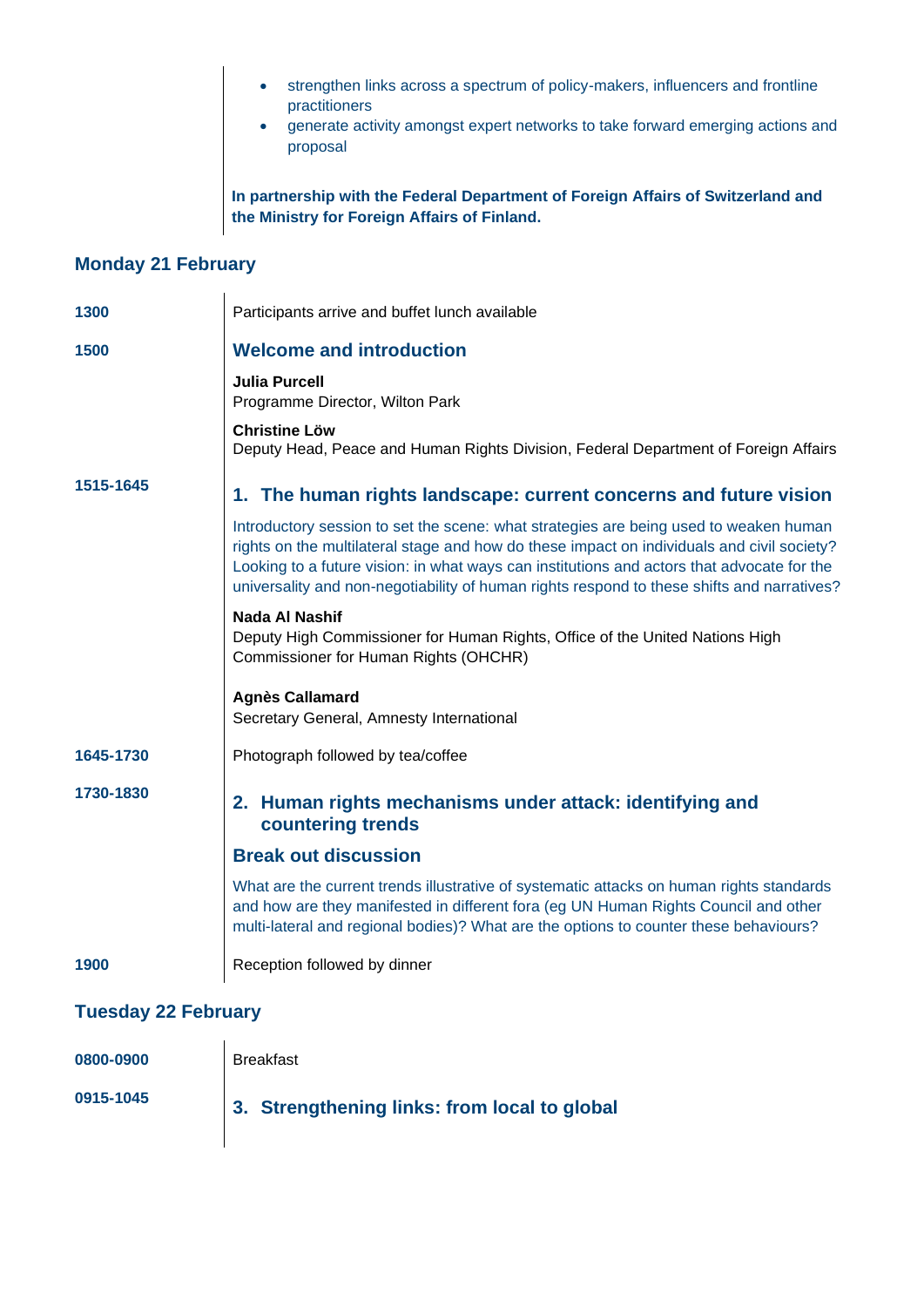|           | How to ensure that the experiences of individuals and groups subject to human rights<br>violations at a local level are reflected in global and national decision-making? How to<br>respond to divisive narratives, evidence the arguments and ensure that human rights<br>discourse reflects reality 'on the ground'? What is the 'human rights language' that has<br>most resonance with decision makers, opinion formers and the wider public? |
|-----------|---------------------------------------------------------------------------------------------------------------------------------------------------------------------------------------------------------------------------------------------------------------------------------------------------------------------------------------------------------------------------------------------------------------------------------------------------|
|           | <b>Michael O'Flaherty</b><br>Director, European Union Agency for Fundamental Rights (FRA)                                                                                                                                                                                                                                                                                                                                                         |
|           | <b>Elham Saudi</b><br>Director, Lawyers for Justice in Libya (LFJL)                                                                                                                                                                                                                                                                                                                                                                               |
| 1045-1115 | Tea/coffee                                                                                                                                                                                                                                                                                                                                                                                                                                        |
| 1115-1245 | 4. Defending human rights: the impact of new technologies                                                                                                                                                                                                                                                                                                                                                                                         |
|           | How to respond to the emerging threats posed by new technologies, including increased<br>surveillance and monitoring, internet shutdowns, online hate speech and interference in<br>democratic processes? In what ways can these technologies be used to the good to<br>promote human rights, evidence concerns and enable human rights defenders? How far<br>has international law adapted in response?                                          |
|           | <b>Irene Khan</b><br>UN Special Rapporteur on Freedom of Opinion and Expression, United Nations Human<br>Rights Council (UNHRC), Geneva                                                                                                                                                                                                                                                                                                           |
|           | <b>Steve Crown</b><br>Vice President, Deputy General Counsel, Microsoft Corporation, Redmond                                                                                                                                                                                                                                                                                                                                                      |
|           | Lea Kaspar<br>Executive Director, Global Partners Digital                                                                                                                                                                                                                                                                                                                                                                                         |
| 1300-1400 | Lunch                                                                                                                                                                                                                                                                                                                                                                                                                                             |
| 1400-1500 | Free time                                                                                                                                                                                                                                                                                                                                                                                                                                         |
| 1500-1630 | 5. Shifts in global dynamics: the potential of new actors and<br>emerging alliances                                                                                                                                                                                                                                                                                                                                                               |
|           | What forms of co-operation are needed to counteract the challenges to human rights?<br>How to re-invigorate commitment amongst states that previously championed human<br>rights? How to leverage the power of new and emerging actors and strengthen and build<br>alliances? (states, state coalitions, regional groupings, cities, corporates)                                                                                                  |
|           | <b>John Morrison</b><br>Chief Executive Officer, Institute of Human Rights and Business (IHRB)                                                                                                                                                                                                                                                                                                                                                    |
| 1630-1700 | Tea/coffee                                                                                                                                                                                                                                                                                                                                                                                                                                        |
| 1700-1830 | <b>6. Opportunities for action</b>                                                                                                                                                                                                                                                                                                                                                                                                                |
|           | <b>Break out session</b><br>Building on previous sessions, groups to consider key opportunities, fresh perspectives,<br>re-energising action amongst key actors, recommendations for action.                                                                                                                                                                                                                                                      |
| 1900      | Reception followed by dinner                                                                                                                                                                                                                                                                                                                                                                                                                      |